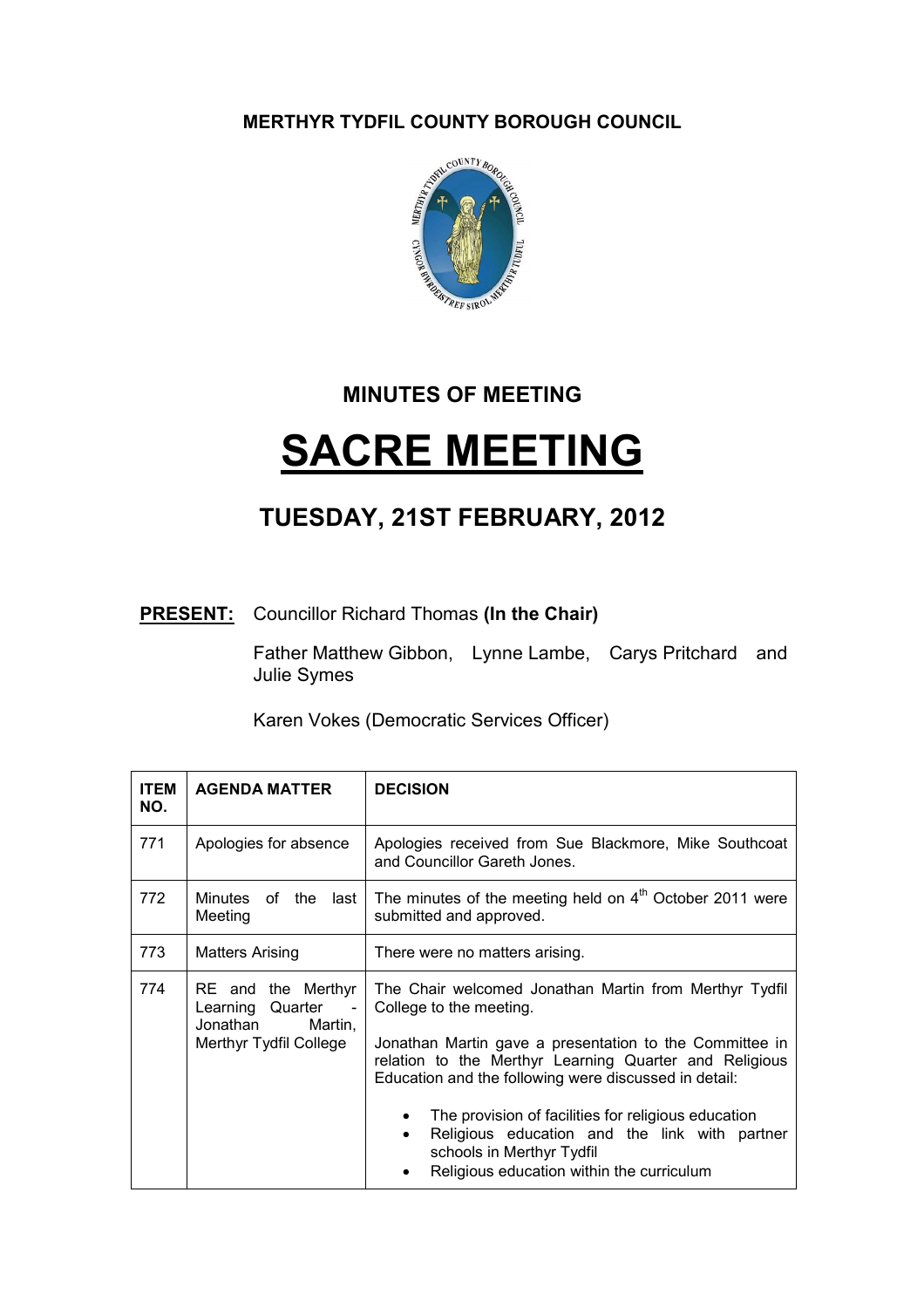|                                                                                                       | Religious Studies at A/AS level and recruitment of<br>the teaching post(s).                                                                                                                                                                                                                                                                                                            |
|-------------------------------------------------------------------------------------------------------|----------------------------------------------------------------------------------------------------------------------------------------------------------------------------------------------------------------------------------------------------------------------------------------------------------------------------------------------------------------------------------------|
|                                                                                                       | Questions were raised by members of the Committee and<br>duly answered by Jonathan Martin.                                                                                                                                                                                                                                                                                             |
|                                                                                                       | Discussion ensued with regard to inviting Jonathan Martin<br>to be a member of SACRE. It was unanimously agreed<br>teacher<br>that<br>Jonathan<br>Martin<br>would<br>become<br>a<br>representative of SACRE representing the Association of<br>College Management.                                                                                                                     |
| <b>Studies</b><br>Religious<br>Examination<br><b>Results</b><br>2011 (to be tabled at<br>the meeting) | CP distributed a brief analysis of the examination grades<br>achieved to date for GCSE's and A Level.                                                                                                                                                                                                                                                                                  |
|                                                                                                       | Questions were asked by the Committee and answered by<br>CP.                                                                                                                                                                                                                                                                                                                           |
|                                                                                                       | The good A levels results achieved throughout the Borough<br>were noted and it was agreed that the Chair would draft<br>letters to Schools, on behalf of SACRE, congratulating them<br>on their successful results.                                                                                                                                                                    |
| KS3<br>Assessment<br>Issues:                                                                          |                                                                                                                                                                                                                                                                                                                                                                                        |
| Teacher<br>Assessment<br>Religious<br>levels<br>in<br>Education 2011 (to be                           | CP distributed to the Committee the Key Stage 3: Year 9<br>Religious Education Levels for 2010 and 2011.<br>These were noted by the Committee.                                                                                                                                                                                                                                         |
| Securing<br>Teacher<br>Assessment at KS3<br>Chief<br>Moderator's<br>Report.                           | CP led the Committee through the Moderator's Report for                                                                                                                                                                                                                                                                                                                                |
|                                                                                                       | 2011.<br>Concern was expressed by the Committee and CP advised<br>these<br>concerns<br>have<br>already been raised<br>that<br>at<br>WASACRE and feed back given to the Chief Moderator.                                                                                                                                                                                                |
| <b>WASACRE</b>                                                                                        |                                                                                                                                                                                                                                                                                                                                                                                        |
| Feedback<br>from<br>24th<br>meeting<br>on<br>2011<br>November<br>at<br>Cardiff                        | CP led the Committee through the main discussion of the<br>WASACRE meeting that was held on 24 <sup>th</sup> November 2011<br>in Cardiff.                                                                                                                                                                                                                                              |
|                                                                                                       | In relation to the request for membership of SACRE by the<br>Humanist Association, CP advised that the<br><b>British</b><br>WASACRE Executive has already written to the Welsh<br>Government seeking clarification on this issue.<br>It was<br>agreed by the Committee that this will be addressed at a<br>later meeting once guidance from the Welsh Government<br>has been received. |
|                                                                                                       | tabled at the meeting)                                                                                                                                                                                                                                                                                                                                                                 |